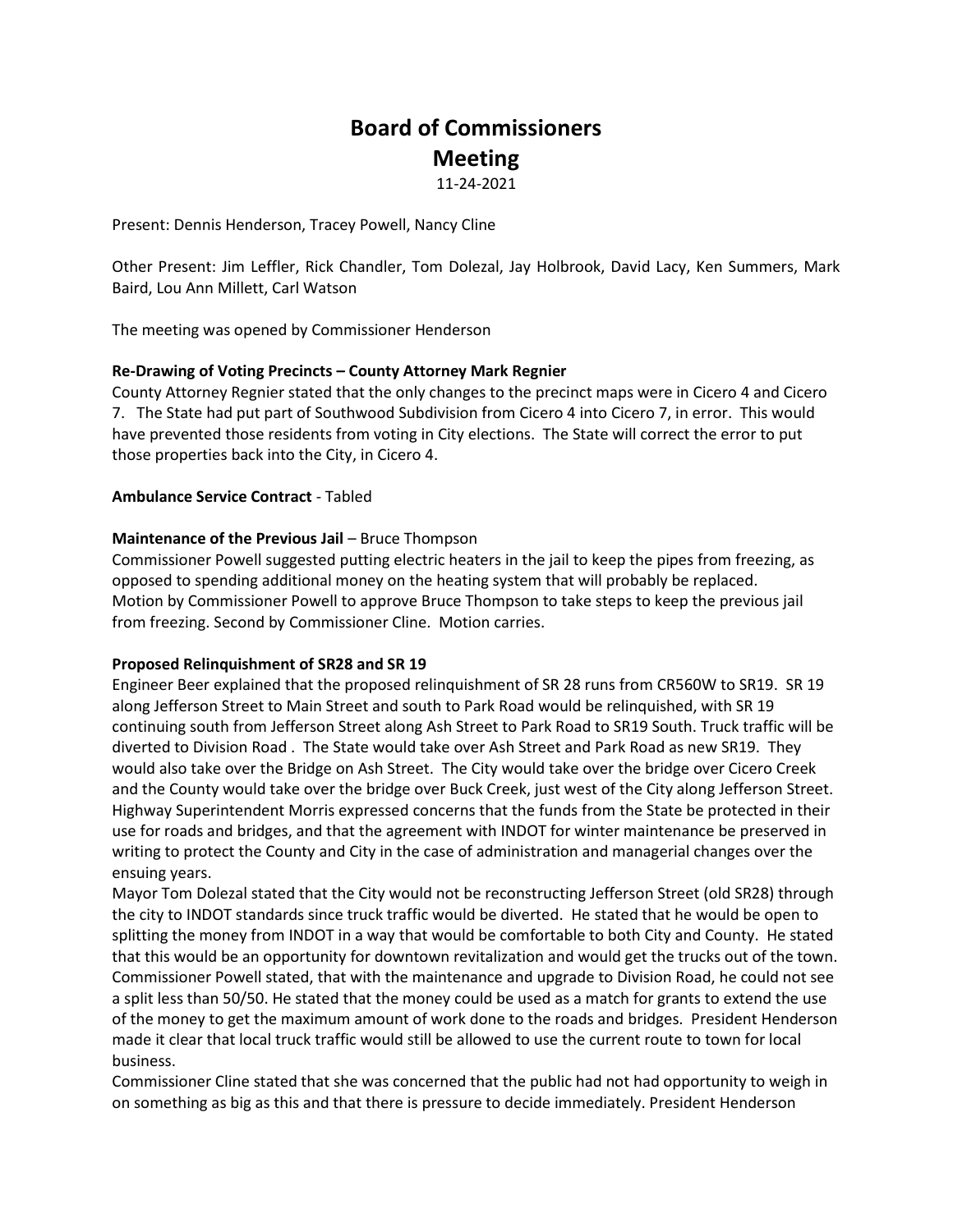commented that the diversion of truck traffic to Division Road may assist in convincing INDOT to install an intersection there, though there is no guarantee. Commissioner Cline stated that some had commented to her that they did not want to see increased traffic on Park Road. Allowing local truck traffic will relieve concerns of local businesses like Pioneer and Park 110, and will also provide farmers continued access across town to the grain companies.

## **Public Comment**

Jim Leffler stated that it is an excellent opportunity with a 50/50 split.

Jay Holbrook, who has lived on Park Road since 1977, stated that Park Road is not designed for trucks and that it will cause a problem for school buses. He stated that Park Road is already congested. He also expressed concern for child traffic near the school. He stated that Park Road has enough traffic as it is. David Lacy expressed concern about turning a town street into state highway. He also expressed concern about the expense of maintaining the bridges into the future. It adds 3 miles to trucks diverted to Division Road and he stated that the corner of SR19 and SR28 East is a difficult corner.

Ken Summers, who has resided on Park Road for 34 years, asked if this had been presented to the City Council. It had not. He stated that this was being decided without a public hearing and without the City Council. He also expressed concern about trucks navigating Park Road and for the ingress/egress at the high school. He stated that kids don't use sidewalks; they cross the street and walk in the street. He expressed concern about out-of-area semi's speeding on Park Road and there being no state police presence. He stated that it is difficult, now, to get into and out of driveways, potentially resulting in more collisions. He also stated that the money will run out and the county will have to find money for maintenance.

Mark Baird stated that the countywide vision plan indicated that access to US31 was important. This would increase the likelihood of an exchange at US31 and Division Road. It also relates to downtown revitalization.

City Council President Chandler asked if the city could establish a truck route by ordinance. Phil Beer responded that INDOT establishes truck routes by moving the state road.

Carl Watson stated that the county would be trading one short-term project for a lifetime commitment and long-term expenses. He likened it to " buying a pig in a poke with the fond expectation of receiving federal funds."

Commissioner Cline stated that we never have enough money to maintain our roads. She asked if the incentive from INDOT is enough.

Ken Summers stated that the City does a good job of clearing Park Road and that they don't throw snow. He expressed concern that trucks would throw snow and ice and that it could come close to the 50 foot set back.

Motion by Commissioner Powell to close public comment. Second by Commissioner Cline. Motion carries.

County Attorney Mark Regnier asked if we had a commitment from the City for a 50-50 split.

Commissioner Cline asked if there had been talks behind the scene. Commissioner Powell stated that he had had conversations with the mayor. He stated that he told the mayor that he would have a number for him and if he accepts it, great, and if he doesn't, we move on. Commissioner Cline asked what was the motivation behind this and when would the public have a voice in something of this magnitude. She stated that INDOT's deadline is 5pm on Friday. The citizens of the City and the County have not had an opportunity to voice their opinions.

Attorney Regnier stated that INDOT will not split the money. Commissioner Powell stated that it would require a written agreement to split the money.